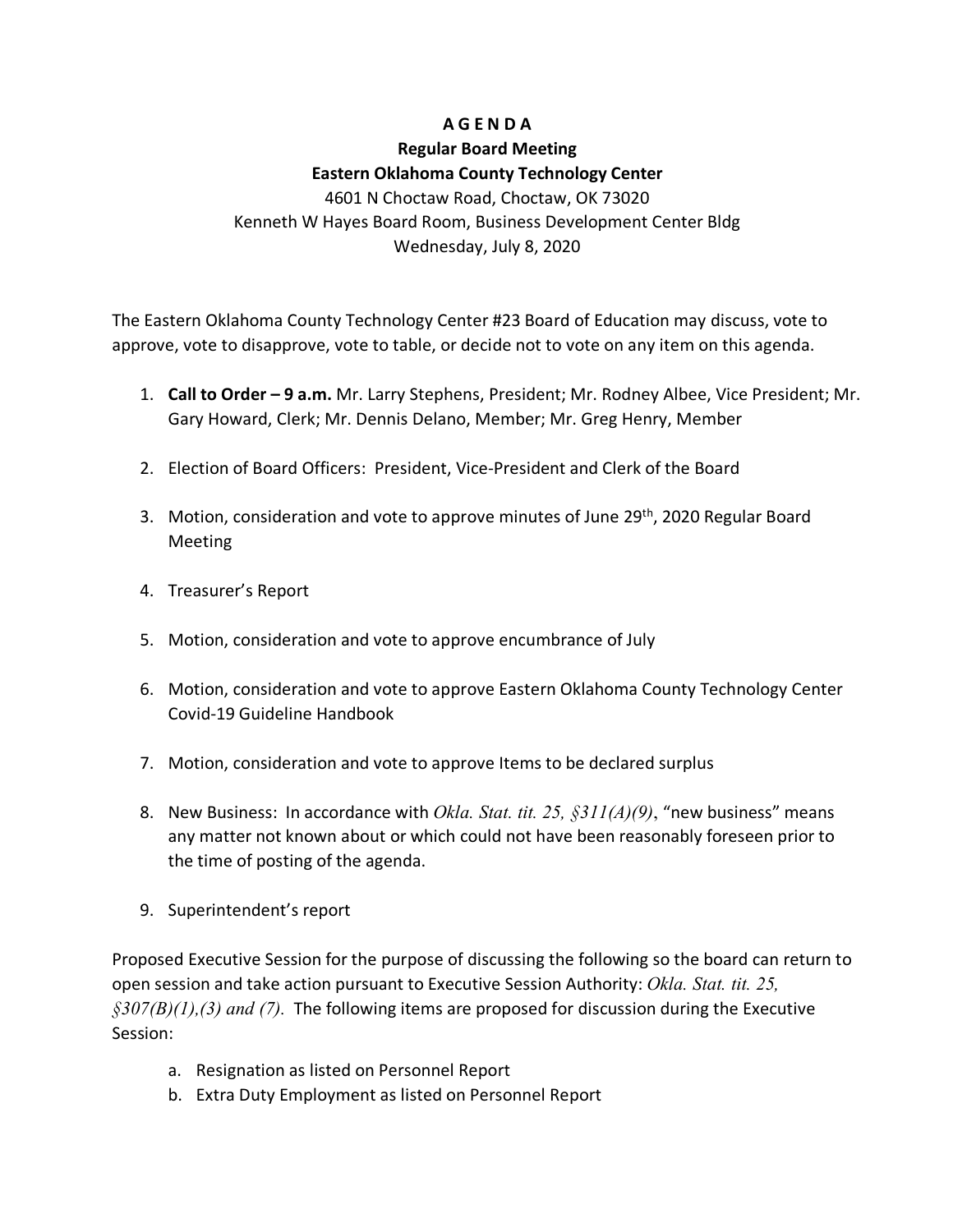- 10. Motion and vote to convene in Executive Session
- 11. Motion and vote to return to Open Session
- 12. Board President's Statement of Executive Session Minutes
- 13. Motion, consideration and vote to approve, disapprove or table the following:
	- a. Resignation as listed on of Personnel Report
	- b. Extra Duty Employment as listed on Personnel Report
- 14. Board Comments
- 15. Motion and vote for approval to Adjourn

Agenda Posted: July 6<sup>th</sup>, 2020 by 4 o'clock a.m. Front door of Business Development Center building

Posted by:

Minutes Clerk

The next Regular meeting of the Board is: **Wednesday, August 12th, 2020** 9:00 a.m. Kenneth W Hayes Board Room